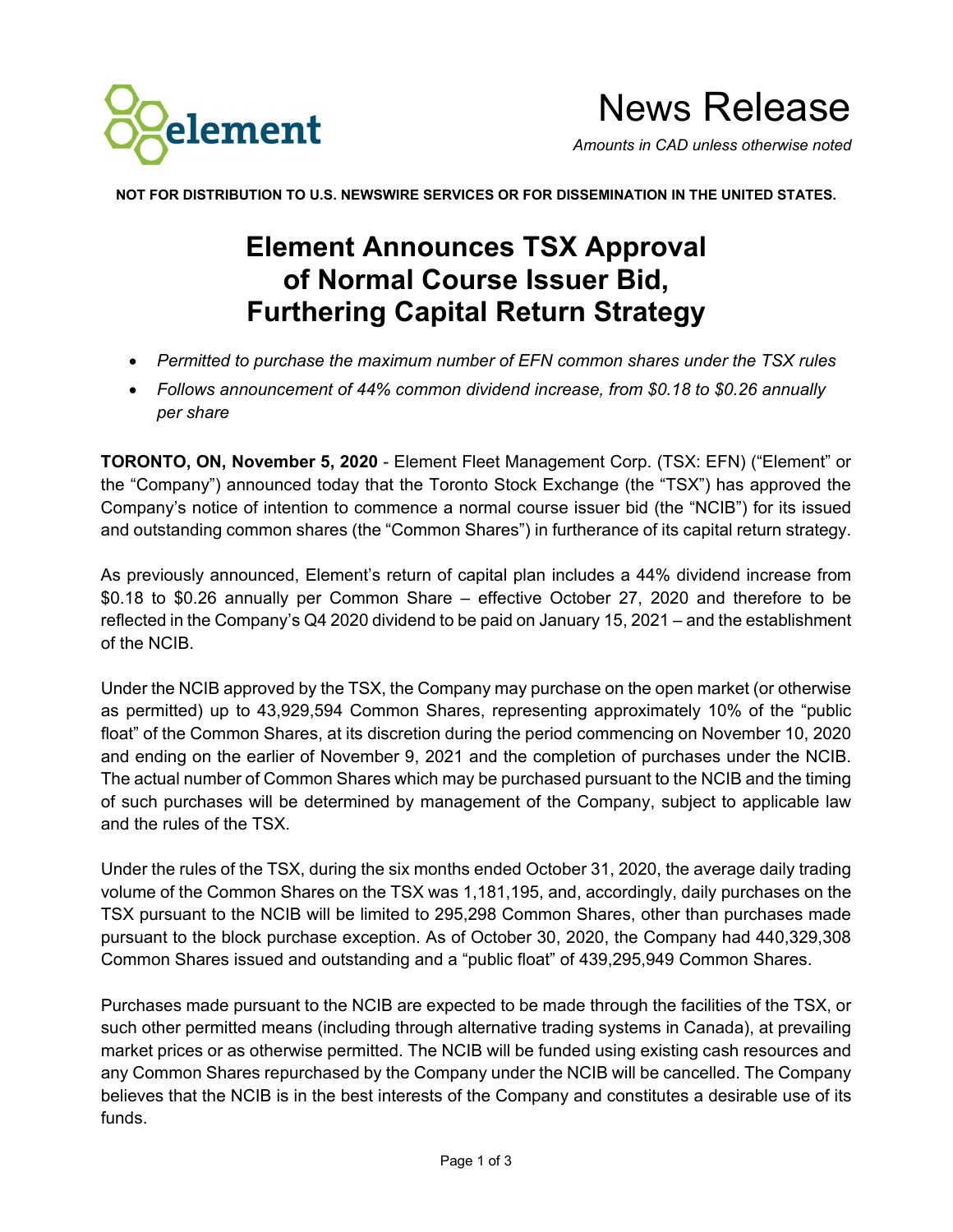The Company has also entered into an automatic securities purchase plan (the "ASPP") with an independent designated broker in order to facilitate repurchases of Common Shares. The ASPP has been approved by the TSX and will be implemented effective as of the commencement date of the NCIB. Under the ASPP, the Company's independent designated broker may purchase Common Shares under the NCIB at times when the Company would ordinarily not be permitted to, due to its regular self-imposed blackout periods. Before the commencement of any particular internal trading black-out period, the Company may, but is not required to, instruct its independent designated broker to make purchases of Common Shares under the NCIB during the ensuing blackout period in accordance with the terms of the NCIB. Such purchases will be determined by the independent designated broker in its sole discretion based on parameters established by the Company prior to commencement of the applicable blackout period in accordance with the terms of the ASPP and applicable TSX rules. Outside of these blackout periods, Common Shares will continue to be purchasable by the Company at its discretion under the NCIB.

The ASPP will terminate on the earliest of the date on which: (a) the purchase limit specified in the ASPP has been reached, (b) the purchase limit under the applicable NCIB has been reached, (c) the Company terminates the ASPP in accordance with its terms, in which case the Company will issue a press release confirming such termination, and (d) the applicable NCIB terminates.

## **About Element Fleet Management**

Element Fleet Management (TSX: EFN) is the largest pure-play automotive fleet manager in the world, providing the full range of fleet services and solutions to a growing base of loyal, world-class clients that outsource to Element across North America, Australia and New Zealand. The Company enjoys proven resilient cash flow, a significant proportion of which is returned to shareholders in the form of dividends and share buybacks; a scalable operating platform that magnifies revenue growth into earnings growth; and an evolving capital-lighter business model that enhances return on equity. Element's services address every aspect of clients' fleet requirements, from acquisition and maintenance to accident recovery and remarketing. Clients benefit from Element's expertise as the largest fleet solutions provider in its markets – offering unmatched economies of scale and insight used to reduce fleet operating costs. For more information, visit www.elementfleet.com.

Contact:

Michael Barrett Vice President, Investor Relations (416) 646-5698 mbarrett@elementcorp.com

## **Forward-Looking Statements**

*This press release includes forward-looking statements regarding Element and its business. Such statements are based on the current expectations and views of future events of Element's management. In some cases the forward-looking statements can be identified by words or phrases such as "may", "will", "expect", "plan", "anticipate", "intend", "potential", "estimate", "believe" or the negative of these terms, or other similar expressions intended to identify forward-looking statements, including, among others, statements regarding*